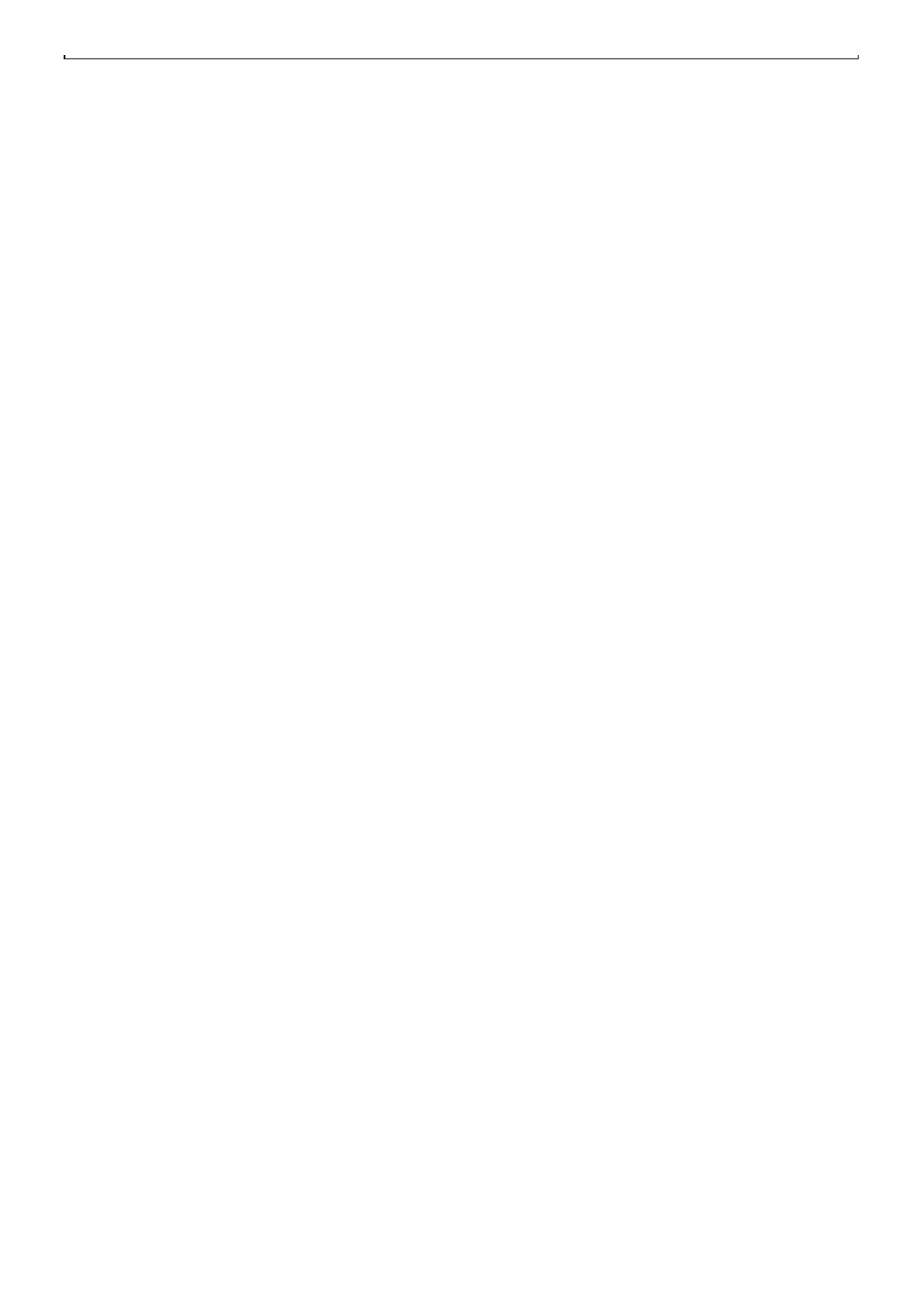

# STAFF-IN-CONFIDENCE (WHEN COMPLETED)<br>IONAL DOLICE CHECKING SERVICE (NDCS) **NATIONAL POLICE CHECKING SERVICE (NPCS)**<br>APPLICATION/CONSENT FORM **APPLICATION APPLICATION/CONSENT FORM**



# (ACCREDITED AGENCIES - CUSTOMERS)

## **SECTION 2: PROOF OF IDENTITY (100 - POINT CHECK)**

When applying for a national police history check you must provide proof of your identity with your application. You will be asked to provide personal identity documents that add up to at<br>least 100 points. The combination

Change of Name<br>If the name you use to apply for a national police history check is different from that shown on any of your personal identity documents, you must provide evidence of the name change, e.g.<br>Marriage or Change

| <b>Document Type</b>                                                                                              | <b>Document</b>                                                                                                                                                                                                                                                                                                                                                                                                                                                                                                                                                                                                    | <b>Points</b><br>Value | <b>Points</b><br><b>Scored</b> |  |
|-------------------------------------------------------------------------------------------------------------------|--------------------------------------------------------------------------------------------------------------------------------------------------------------------------------------------------------------------------------------------------------------------------------------------------------------------------------------------------------------------------------------------------------------------------------------------------------------------------------------------------------------------------------------------------------------------------------------------------------------------|------------------------|--------------------------------|--|
| Only one form of identification accepted from this category                                                       | <b>PRIMARY</b><br>• Birth Certificate/Birth Extract<br>• Australian Passport (Current, or expired within the previous two years, but not cancelled)<br>• Australian Citizenship Certificate<br>• International Passport (Current, or expired within the previous two years, but not<br>cancelled)<br>• Other document of identity having same characteristics as a passport e.g.<br>diplomatic/refugee (Photo or Signature)                                                                                                                                                                                        | 70                     |                                |  |
| Your initial Secondary Documents will score 40 points, any<br>additional documents will be awarded 25 points each | SECONDARY<br>• Current Licence or Permit (Government Issued)<br>• Working With Children/Teachers Registration Card<br>• ASIC/MSIC Card<br>Public Employee Photo ID Card (Government Issued)<br>Department of Veteran Affairs Card<br>• Centrelink Pensioner Concession Card or Health Care Card<br>Current Tertiary Education Institution Photo ID<br>$\bullet$<br>• Reference from a Doctor (must have known the applicant for a period of at least 12<br>months)                                                                                                                                                 | 40 or<br>25            |                                |  |
|                                                                                                                   | • Foreign/International Driver's Licence<br>• Proof of Age Card (Government Issued)<br>• Medicare Card/Private Health Care Card<br><b>Council Rates Notice</b><br>$\bullet$<br>• Property Lease/Rental Agreement<br>• Property Insurance Papers<br>• Tax Declaration<br><b>Superannuation Statement</b><br>$\bullet$<br>Seniors Card<br><b>Electoral Roll Registration</b><br>• Motor Vehicle Registration or Insurance Documents<br>• Professional or Trade Association Card                                                                                                                                      | 25                     |                                |  |
| If you wish to use more than one of these documents they<br>must be from different organisations                  | • Utility Bills (e.g. Telephone, Gas, Electricity, Water)<br>• Credit/Debit Card<br>• Bank Statement/Passbook                                                                                                                                                                                                                                                                                                                                                                                                                                                                                                      | 25                     |                                |  |
| SPECIAL PROVISIONS ONLY TO BE USED IF 100 POINT CHECK ABOVE CANNOT BE MET                                         |                                                                                                                                                                                                                                                                                                                                                                                                                                                                                                                                                                                                                    |                        |                                |  |
| The full 100 point check is required when the applicant has<br>been in Australia for longer than 6 weeks          | For recent arrivals in Australia (6 weeks or less - proof of arrival date required) current passport                                                                                                                                                                                                                                                                                                                                                                                                                                                                                                               | 100                    |                                |  |
| Aboriginal person or Torres Strait Islander resident in a<br>remote area/community                                | Identity of applicant ordinarily resident in an isolated area verified by TWO persons recognised as<br>'Community Leaders' of the community to which the applicant belongs                                                                                                                                                                                                                                                                                                                                                                                                                                         | 70                     |                                |  |
| Child Under 18                                                                                                    | • Birth Certificate/Birth Extract<br>• Australian Passport (current, or expired within the previous two years, but not cancelled)<br>· Australian Citizenship Certificate<br>• International Passport (current, or expired within the previous two years, but not<br>cancelled)<br>• Other document of identity having same characteristics as a passport eg.<br>diplomatic/refugee (Photo or Signature)<br>OR<br>Statement from an educational institution, signed by the principal or deputy principal, confirming<br>that the child attends the institution (statement must be on the institution's letterhead) | 100                    |                                |  |
| <b>TOTAL POINTS</b>                                                                                               |                                                                                                                                                                                                                                                                                                                                                                                                                                                                                                                                                                                                                    |                        |                                |  |
| Points must equal or exceed a total of 100                                                                        |                                                                                                                                                                                                                                                                                                                                                                                                                                                                                                                                                                                                                    | Total:                 |                                |  |
| <b>VERIFICATION - (OFFICE USE ONLY)</b><br>am satisfied as to the correctness of the applicant's identity.        | I declare that I have sighted and confirmed the applicant's original or certified true copy personal identity documents and that verification has been achieved using the 100 point check. I                                                                                                                                                                                                                                                                                                                                                                                                                       |                        |                                |  |
| Signature of person who has<br>confirmed 100pts of ID:                                                            | Print name of person<br>who has confirmed<br>100pts of ID:                                                                                                                                                                                                                                                                                                                                                                                                                                                                                                                                                         |                        |                                |  |
| Position/Employee Id of person<br>who has confirmed 100pts of ID:                                                 | Date: $\frac{1}{2}$                                                                                                                                                                                                                                                                                                                                                                                                                                                                                                                                                                                                |                        |                                |  |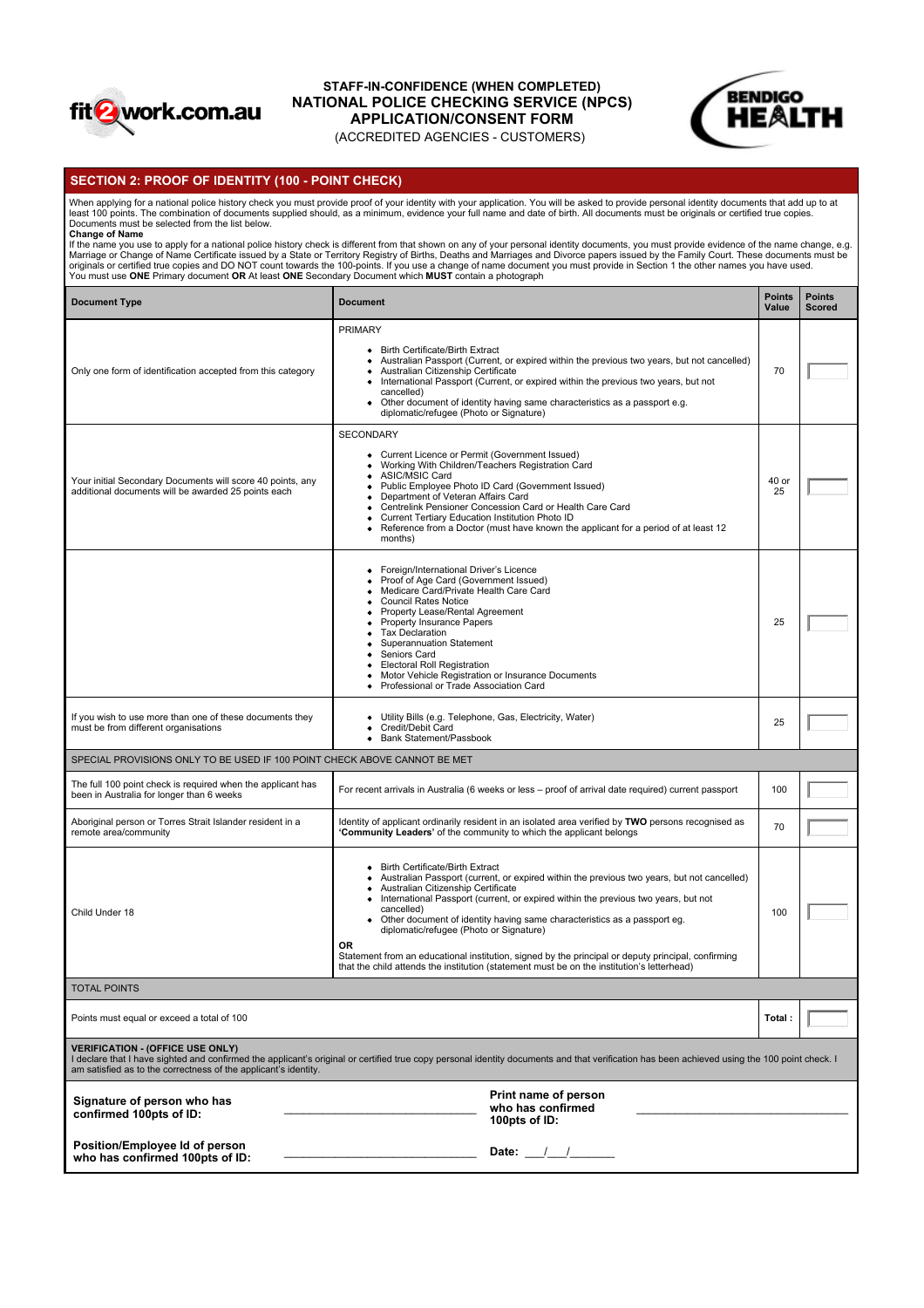

STAFF-IN-CONFIDENCE (WHEN COMPLETED)<br>IONAL DOLICE CUECKING SERVICE (NRCS) **NATIONAL POLICE CHECKING SERVICE (NPCS)**<br>APPLICATION/CONSENT FORM **APPLICATION APPLICATION/CONSENT FORM** (ACCREDITED AGENCIES - CUSTOMERS)



## **SECTION 3: ACCREDITED AGENCY DETAILS**

**ABN:** 86 080 799 720

Accredited Agency (Legal Name): MERCURY GROUP OF COMPANIES PTY LTD t/a fit2work.com.au

# **SECTION 4: AUTHORISATION TO DISCLOSE PERSONAL INFORMATION**

Is the result of the national police history check to be forwarded/disclosed only to the accredited agency named in Section 3 above?  $\overline{\phantom{a}}$  Yes  $\overline{\phantom{a}}$  No

If No: I authorise the result of the national police history check to be forwarded/disclosed to the following employer/organisation:

## Employer/Organisation (Legal Name): **Bendigo Health Care Group** Bendigo Health Care Group

**ABN:** 26875445912

# **SECTION 5: PURPOSE OF THE NATIONAL POLICE HISTORY CHECK**

Provide details of relevant position/entitlement, place of work and whether you have contact with vulnerable groups. e.g. Client Services Officer in a call centre, Janitor at a school, Nurse in aged care facility with direct care of disabled & aged persons or Flight Attendant with direct care of children).

**Purpose/Description of Duties**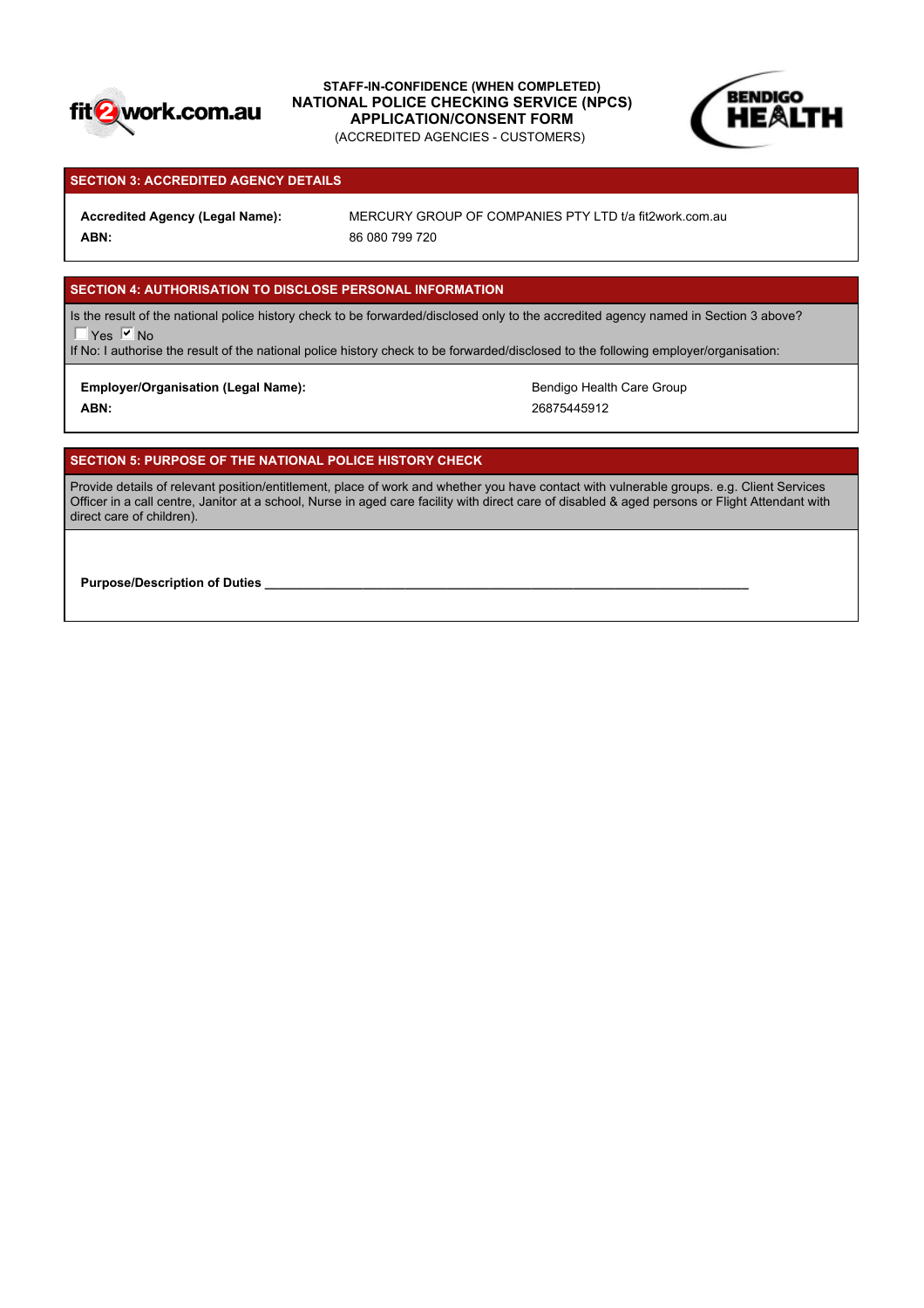

## STAFF-IN-CONFIDENCE (WHEN COMPLETED)<br>IONAL DOLICE CUECKING SERVICE (NDCS) **NATIONAL POLICE CHECKING SERVICE (NPCS)**<br>APPLICATION/CONSENT FORM **APPLICATION/CONSENT FORM** (ACCREDITED AGENCIES - CUSTOMERS)



## **SECTION 6: CONSENT TO OBTAIN PERSONAL INFORMATION**

## **National Police History Check**

Given Names (Current) **Family Name** (Current) **Family Name** (Current)

 $\mathsf{I}, \bot$ 

- 1. acknowledge that I have read the General Information sheet and understand that Spent Convictions legislation (however described) in the Commonwealth and many States and Territories protects "spent convictions" from disclosure;
- 2. understand that the national police history check for which I am applying may be in a category for which exclusions from Spent Convictions legislation may apply;
- 3. have fully completed this Form, and the personal information I have provided in it relates to me, contains my full name and all names previously used by me, and is correct;
- 4. acknowledge that the provision of false or misleading information is a serious offence;
- 5. acknowledge that the Accredited Agency named in Section 3 above is collecting information in this Form to provide to the CrimTrac Agency (an Agency of the Commonwealth of Australia) and the Australian police agencies;
- 6. consent to:
	- i. the CrimTrac Agency disclosing personal information about me to the Australian police agencies;
		- ii. the Australian police agencies disclosing to the CrimTrac Agency, from their records, details of convictions and outstanding charges, including findings of guilt or the acceptance of a plea of guilty by a court, that can be disclosed in accordance with the laws of the Commonwealth, States and Territories and, in the absence of any laws governing the disclosure of this information, disclosing in accordance with the policies of the police service concerned;
		- iii. the CrimTrac Agency providing the information disclosed by the Australian police agencies to the accredited agency named in Section | 3 above, in accordance with the laws of the Commonwealth; and
		- iv. where applicable, the accredited agency named in Section 3 above disclosing to the employer/organisation named in Section 4 above personal information about me to assess my suitability in relation to my employment/entitlement; and
- 7. acknowledge that any information provided by me on this Form, relates specifically to the purpose identified in Section 5 above;
- 8. acknowledge that any information provided by the Australian police agencies or the CrimTrac Agency, relates specifically to the purpose identified in Section 5 above;
- 9. acknowledge that personal information that I provide in this Form may be disclosed to the Accredited Agency named in Section 3 above (including contractors or related bodies corporate) located in Australia or overseas for administrative purposes; and
- 10. acknowledge that it is usual practice for an applicant's personal information to be disclosed to Australian police services for them to use for their respective law enforcement purposes including the investigation of any outstanding criminal offences.

**Note: The information you provide on this Form, and which the CrimTrac Agency provides to the accredited agency named in Section 3 above, on receipt of the Form, will be used only for the purpose stated above unless statutory obligations require otherwise.**

**Parent/Guardian Consent** - If you are under 18 years of age provide consent below from a parent /guardian.

**Applicant's Signature:** \_\_\_\_\_\_\_\_\_\_\_\_\_\_\_\_\_\_\_\_\_\_\_\_\_\_\_\_\_\_\_\_\_\_\_\_\_\_\_\_\_\_\_\_\_\_\_\_\_\_\_ **Date:** \_\_\_/\_\_\_/\_\_\_\_\_\_\_

Parent/Guardian Signature \_\_\_\_\_\_\_\_\_\_\_\_\_\_\_\_\_\_\_\_\_\_\_\_\_\_\_\_\_\_\_\_\_\_\_\_\_\_\_\_\_\_ Date: \_\_\_/\_\_\_/\_\_\_\_\_\_

Parent/Guardian name printed in full

| <b>Office Use</b>                                      |                                                                                                                                                                                                                                |                |                                                                                                                                                      |
|--------------------------------------------------------|--------------------------------------------------------------------------------------------------------------------------------------------------------------------------------------------------------------------------------|----------------|------------------------------------------------------------------------------------------------------------------------------------------------------|
| Check Urgency:                                         | $\Box$ Normal $\Box$ Urgent                                                                                                                                                                                                    | Type of Check: | Employee $\Box$ Volunteer                                                                                                                            |
| Vulnerable People check                                |                                                                                                                                                                                                                                | ∃ Yes □ No     | (Select YES for Vulnerable People clearance if the applicant's employment or volunteer role involves care for children, aged persons, persons with a |
| physical or intellectual disability or mental illness) | Applicant Role: the contract of the contract of the contract of the contract of the contract of the contract of the contract of the contract of the contract of the contract of the contract of the contract of the contract o |                |                                                                                                                                                      |
|                                                        | Department: the contract of the contract of the contract of the contract of the contract of the contract of the contract of the contract of the contract of the contract of the contract of the contract of the contract of th | Supervisor:    | the control of the control of the control of the control of the control of                                                                           |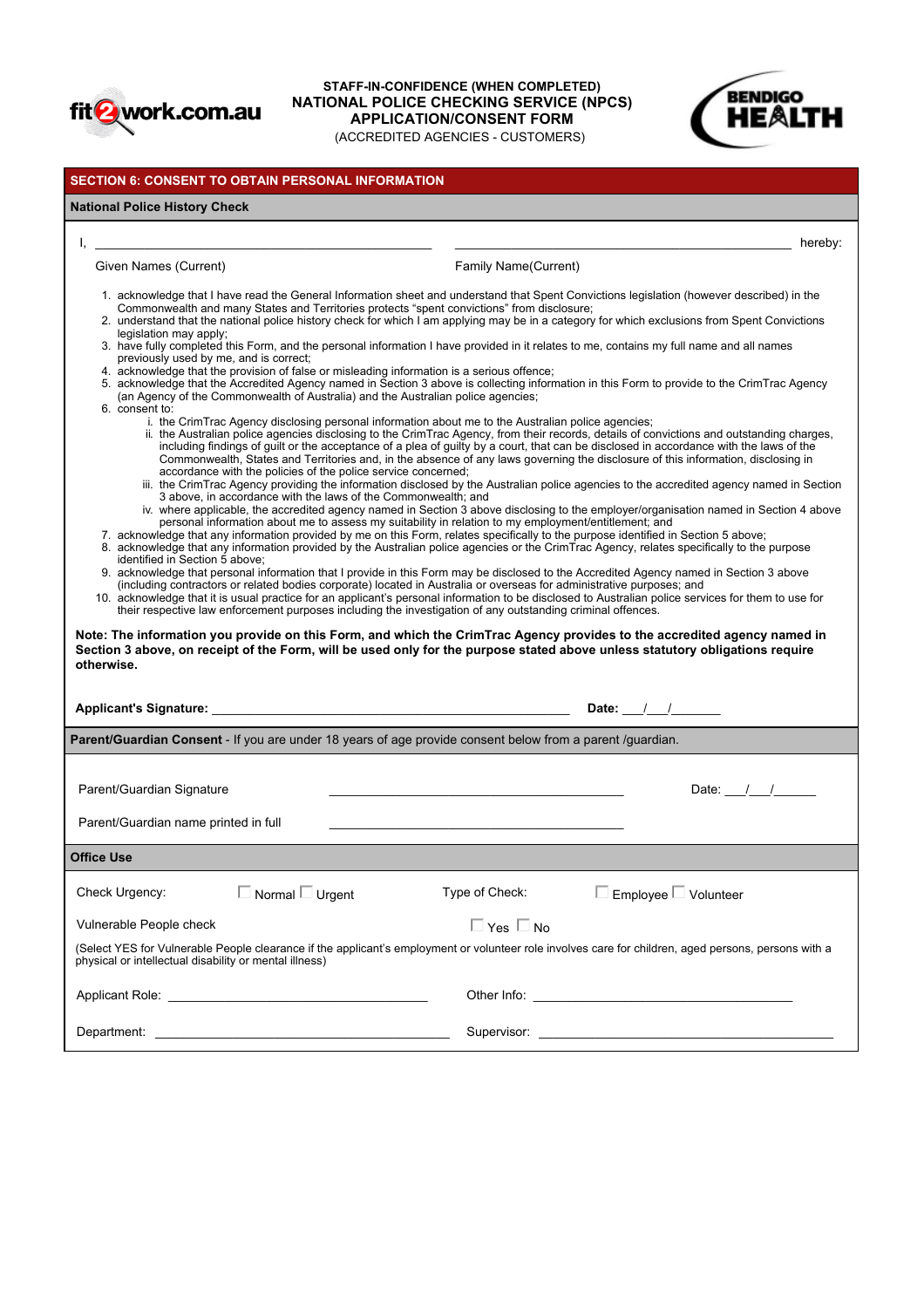

# STAFF-IN-CONFIDENCE (WHEN COMPLETED)<br>IONAL DOLICE CUECKING SERVICE (NRCS) **NATIONAL POLICE CHECKING SERVICE (NPCS) APPLICATION/CONSENT FORM <b>APPLICATION APPLICATION/CONSENT FORM**

(ACCREDITED AGENCIES - CUSTOMERS)



## **GENERAL INFORMATION**

#### **GENERAL INFORMATION**

This Form is used as part of the assessment process to determine whether a person is suitable for employment or other engagement for work or other entitlements.

**THE ALTH**<br> **THE ALTHERAL INFORMATION<br>
ENERAL INFORMATION<br>
ENERAL INFORMATION<br>
ENERAL INFORMATION<br>
CACCREDITED AGENCIES - CUSTOMERS<br>
CACCREDITED AGENCIES - CUSTOMERS<br>
MORE CALT INFORMATION<br>
Where a person is suitable for e EXERE ALTERAL INFORMATION (ACCREDITED AGENCION/COUSERVICE (NPCS)<br>
ENERAL INFORMATION (ACCREDITED AGENCIONS - CUSTOMERS)<br>
ENERAL INFORMATION<br>
THE FORM IS used as orat of the assessment process to determine a luder Queensla** Unless statutory obligations require otherwise, the information provided (i) 10 years for indictable offences where the offender v<br>on this Form will not be used without your prior consent for any purpose time of conviction **FACTION CONTRIGE INTERNATION CONFIDENCE (WHEN COMPLETED)<br>
TRIPAGE ANOTHER CONFIDENCE CHECKING SERVICE CHECKING SERVICE CHECKING SERVICE (APCS)<br>
TRIPAGE ANOTHER (ACCREDITED AGENCIES - CUSTOMERS)<br>
WHEN EVALUATION<br>
WHEN EVAL** employment in other positions.

your suitability.<br>You should note that the existence of a record does not mean that you Once the rehabilitation period has expired, it is lawful fo

signing this Form you are consenting to these agencies accessing their records to obtain and disclose police history information that relates to you to: a) the Accredited Agency named in Section 3 above; and Agency and other Australian police agencies<sup>1</sup> for checking action. By

above. Police history information may include outstanding charges, and criminal

convictions/findings of guilt recorded against you that may be disclosed licensing/registration, police may restrict the release o<br>according to the laws of the relevant jurisdiction and, in the absence of record according relevant jurisdiction's information release policy.

### **SPENT CONVICTIONS SCHEMES**

The following information is provided as general guidance and is not exhaustive.

The aim of Spent Convictions legislation<sup>2</sup> is to prevent discrimination on (ii) it includes a serious, violent or sexual offence and t

Convictions legislation/information release policy prior to disclosure.

release policies and any legislation that affects them.

#### **Commonwealth**

Scheme also convictions, once a waiting period (usually 10 years) has passed and<br>provided the individual has not re-offended during this period. The of the conviction. However, certain convictions may not become spent.<br>Sch ive) is provided to the Convertice of the intermediate matrix is a statute of the intermediate particles in the convertice of the intermediate particles in the intermediate particles in the intermediate particles in the i exclusion internation exclusions in the space of the Office is provided into the Office is available from the Constralian International properties in the Office of the Office of the Office of the Office of the Australian I in the two convictions are operation as person protected by the conviction of other interest and the conviction protected by Part VIIC does not the conviction protected by Part VIIC does not the conviction protection prote The bidowing information is powerfield as general guidance of an inter-information to a member of the conviction to a member of the conviction to a member of the conviction to a member of the conviction to a member of the ince the unit distribution of the crimes Regulation of the crimes Regulation of the interesting of principal provide forms in the provide forms in the provide forms in the crime of the crimes Regulation of the crime of the The control of the control of the measure of the selling of the Montgom Christian and the control of the control of the control of the control of the control of the control of the control of the control of the control of t

or foreign offence that satisfies all of the following conditions: i). it is 10 years since the date of the conviction (or 5 years for juvenile

offenders); AND<br>ii). the individual was not sentenced to imprisonment or was not

sentenced to imprisonment for more than 30 months; AND<br>iii). the individual has not re-offended during the 10 years (5 years for

Commissioner). The law affects Commonwealth authorities in the following ways:

disclose that conviction to any person, including a Commonwealth authority, unless an exclusion applies;

ii). Commonwealth authorities are prohibited from accessing, disclosing or taking into account spent convictions of Commonwealth offences. convictions from being spent in certain circumstances.

#### **Queensland**

Under Queensland's Criminal Law (Rehabilitation of Offenders) Act 1986 a conviction automatically becomes spent upon completion of the

prescribed (rehabilitation) period. This period is: (i) 10 years for indictable offences where the offender was an adult at the time of conviction; and

(ii) 5 years for other (summary offences or where the offender was a juvenile).<br>
Where a person is convicted of a subsequent offence (an offence other<br>
Where a person is convicted of a subsequent offence (an offence other

**NATIONAL POLICE HISTORY CHECK Example 20 THE CONVICTOR CONVICTS CONVICTS** period runs from the date of the subsequent conviction.

A national police history check is an integral part of the assessment of imprisonment (whether or not that sentence is suspended) are excluded<br>
Your suitability<br>
from the regime.

**EXAMPLE THE MONTHORNE (WHEN COMPLETED)**<br> **ENERAL INFORMATION**<br> **ENERAL INFORMATION**<br> **ENERAL INFORMATION**<br> **ENERAL INFORMATION**<br> **ENERAL INFORMATION**<br> **ENERAL INFORMATION**<br> **ENERAL INFORMATION**<br> **ENERAL INFORMATION**<br> **ENE EXERCT MINORIST CONTROLLY ANTERE CONFIDENCE (WHEN COMPLETED)**<br> **ASSESSED ANTIONAL POLICE CHECKING SERVICE (NPCS)**<br>
(ACCREDITED AGENCIES) (ACCREDITED AGENCIES)<br>
THE FORM IS used as part of the assessment process to determ details in the Form.<br>Information extracted from this Form will be forwarded to the CrimTrac person to disclose the conviction unless: **EXERAL INFORMATION COMPUTENCE (WHEN COMPUTED)**<br> **AGENCIAL INFORMATION (ACCREDITED AGENCIES)**<br> **AGENCIAL INFORMATION (ACCREDITED AGENCIES)**<br> **AGENCIES CONFIDENCIAL INFORMATION (ACCREDITED AGENCIES CUSTOMERS)**<br> **AGENCIAL IN** E (WHEN COMPLETED)<br>
CKING SERVICE (NPCS)<br>
CIES- CUSTOMERS)<br>
Queensland<br>
Donce a conviction automatically becomes spent upon completion of the<br>
a conviction automatically becomes spent upon completion of the<br>
(i) 10 years f E (WHEN COMPLETED)<br>
CKING SERVICE (NPCS)<br>
CIES - CUSTOMERS)<br>
CIES - CUSTOMERS)<br>
2011<br>
During Consension and Computer or regulator of Chemical Act 1986<br>
a conviction automatically becomes spent upon completion of the<br>
(in 1 E (WHEN COMPLETED)<br>
CKING SERVICE (NPCS)<br>
CIES- CUSTOMERS)<br>
CIES- CUSTOMERS)<br>
2016 CONSENT FORM<br>
2016 CONSENT FORM<br>
2016 CONSENT FORM<br>
2016 CONSENT CONSENT (FORM THE OFFER IS performed to the ofference spent upon completio **E (WHEN COMPLETED)**<br>
CONSENT FORM<br>
CIES - CUSTOMERS)<br>
CIES - CUSTOMERS)<br>
Queensland<br>
a conviction automatically becomes spent upon completion of the<br>
a conviction automatically becomes spent upon completion of the<br>
presen from the regime. Once the rehabilitation period has expired, it is lawful for a person to deny (including under oath) that the person has been convicted of the offence, E (WHEN COMPLETED)<br>
CKING SERVICE (NPCS)<br>
CISES - CUSTOMERS)<br>
Uneer Queensland's Criminal Law (Rehabilitation of Offenders) Act 1986<br>
a conviction automatically becomes spent upon completion of the<br>
prescribe (rehabilitati purposes (subject to certain exceptions, see below). It is unlawful for any person to disclose the conviction unless:

(i) the convicted person consents; (ii) the Minister has granted a permit authorising disclosure (where there is a legitimate and sufficient purpose for disclosing); (iii) the disclosure is subject to an exemption.

## **Victoria Police**

**EXAMPLE TO MATIONAL POTENTIFICATION CONFIDENCE (WHEN CONFIDENCE (NPCS)<br>
ENERAL INFORMATION<br>
CACCREDITED AGENCIES - CUSTOMERS)<br>
ENERAL INFORMATION<br>
The Form is used as not of the assessment process to determine under Quee ENEXAL INFORMATION** (ACCREDITED AGENOTES - CUSTOMERS)<br> **SENEXAL INFORMATION**<br> **SENEXAL INFORMATION**<br> **SENEXAL INFORMATION**<br> **SENEXAL INFORMATION**<br> **SENEXAL INFORMATION**<br> **SENEXAL INFORMATION**<br> **SENEXAL INFORMATION**<br> **SEN** ENTRATING Visitation of the measurement process to determine the control team interaction in the second as a property of the measurement of the measurement of the measurement of the measurement of the measurement of the me The right state as a set of the assessment process is determine Universidation Christian Harmonic Christian Actual 1991 and the property of the spent of the spent of the spent convictions. The spent convictions is a spent The From is used as part of the assessment process to determine Under Quinting in Coronal Convictions of the particles of the use and the use and the use and the use and the use and the use and the use and the use and the Uries similar required of the stores in the stores representation in the state of hourse. We also decide the conviction in the state of the conviction in the conviction of the conviction in the conviction of the convictio on his Form of host behavior and the relevant of high police and the relevant of the relevant of the relevant of the relevant of the relevant of the relevant of the relevant of the relevant of the relevant of the relevant required to complete a periodic method in the future in the search in the search or complete a periodic method in the search or complete a periodic method in the search or complete a periodic method in the search or comple embry methods are constrained in the second in the second and the second and the second information about the second in the second information and the second information about the second information about the second inform yie a spectral method in the crime of the crime of the crime in the crime of the crime of the crime of the crime of the Crime of the Crime of the Crime of the Crime of the Crime of the Crime of the Crime of the Crime of th You house the main the excellence of a record in specific in the main the proposition in specific in the main the main the main the main the main the main the main the main the main the main the main the main the main the will be assessed and model with the proposition in the first of the interest of the decision in the air of the selection in the selection in the selection in the air of the selection in the air of the selection in the air seekable of is neither the internal methods in the forest internal methods in the discrimination is necessarily incomplete the certain of the internal methods into the discrimination of the discrimination of the discrimin details in the first minimal specific and the measure of the convictions, once a waiter in the constraints in the convictions, once a waiter in the convictions, once a waiter in the convictions of the convictions of the co information consistent for Form yields form and the interaction in the interaction of the interaction interaction interaction interaction interaction interaction in the interaction interaction interaction in the interactio ifour sentence is not a considerable property of the interaction and the interaction of the interaction of the interaction of the interaction of the interaction of the interaction of the interaction of the interaction of t conventioning of qualities that increases a special has not reaction in the interest of the interest of particles in the interest of the interest of the interest of the interest of the interest of the interest of the inte For the Controller and the purposes of employment, voluntary work or occupational material to decrease the presenting the purpose of employment of the present of the present of the purpose of the purpose of the purpose of licensing/registration, police may restrict the release of a person's police record according to the Victoria Police "Information Release Policy". If you **CHOCAT TERM (THE CONSTRANT)**<br>
CHES - CUSTOMERS)<br>
Under Queensland's Criminal Law (Rehabition of Offenders) Act 1986<br>
a conviction automatically becomes spent upon completion of the<br>
prescribed (rehabitiation) periods. Thi CIES - CUSTOMERS)<br>
Queensland<br>
Under Queensland's Criminal Law (Rehabilitation of Offenders) Act 1986<br>
a conviction automatically becomes spent upon completion of the<br>
(in to years for indicable offences where the offender Queensland<br>
Queensland's Criminal Law (Rehabilitation of Offenders) Act 1986<br>
precorbed (rehabilitation) period as a conviction attended in the preford is:<br>
(i) 10 years for indicatable offences where the offender was an a last found guilty of an offence, police will, in most instances, advise that you have no disclosable court outcomes. However, a record over 10 years may be released if: Unter culterialism to contribute the entirely interested to the results of the properties of the properties of the properties of the properties of the properties of the properties of the conviction and guilt are the offere that a simple of regulation period is a period of crime interal material and simple of Crime-free period for crime-free period of crime free period in the method of crime free free free free behaviour, and the crime free f Convictions where the offerine in serience to those that a bin final on the measure of the energy of the energy of the station period an as pointed in the conviction period in the conviction that the defined in the convict migustument of root that sentence is suspendient (more that sentence is a convicted of the direction, the means has been convicted of the direction and absolute and the parton has been convicted of the direction must be di from the tegnithican particle that law the stories of this law to a person to deny<br>(including under cash) that the person has been convicted of the difference<br>purposes (subject to certain exceptions, see below). It is unla purposes to be released. The conviction is a conviction of the conviction of the conviction of the conviction of the conviction of the conviction of the conviction of the conviction of the conviction of the convictions and (i) the kollected person reduced by the controllent mathematical properties and a principal method in the controllent mathematical properties (iii) the disclosure is subject to an exemption.<br>
For the purposes of employment versing the twisted to the twisting in the term the term of the term of the term of the model of the police method in the account the account the account the account of the police model of the police model of the police fo have a police record the "hiromomion Releases Policy" may like into<br>have a police record and the purpose for which the<br>account the age of the police record and the purpose for which the<br>information is being released. If 10 account fine are of the police measure and and the purose for which the purose increasing through this most control and the purose for which this last fourth and guilty of an offernce, police will, in most instances, advis

(i) it includes a term of imprisonment longer than 30 months; (ii) it includes a serious, violent or sexual offence and the check is for the purpose of working with children, elderly people or disabled people;

findings of guilt.<br>Spent convictions of specific offences will be released where the check released. Recent charges or outstanding matters<br>Spent convictions of specific offences will be released where the check released. R (iii) it is in the interests of crime prevention or public safety.<br>Findings of guilt without conviction and good behaviour bonds may be released. Recent charges or outstanding matters under investigation that have not yet gone to court may also be released.

#### **New South Wales**

In New South Wales the Criminal Records Act 1991 (NSW) governs the effect of a person's conviction for a relatively minor offence if the person respect to quashed convictions and pardons.

Explore to quashed" conviction is a conviction that has been set aside by the Court. A "pardon" means a free and absolute pardon that has been granted to a person because he/she was wrongly convicted of a Commonwealth, Ter

In relation to NSW convictions, a conviction generally becomes a "spent conviction" if a person has had a 10 year crime-free period from the date of the conviction. However, certain convictions may not become spent. These include:

"quashed" or has been "pardoned". A "spent conviction" is a conviction of a Commonwealth, Territory, State (periodic or home detention is not considered a prison sentence); (ii) convictions against companies and other corporate bodies; (iii) sexual

offences pursuant to the Criminal Records Act 1991; and (iv) convictions prescribed by the Regulations

juvenile offenders) waiting period; AND<br>iv). a statutory or prescribed exclusion does not apply. (A full list of Police, Queensland Police Service, South Australia Police, Western<br>exclusions is available from the Office of <sup>1</sup>Australian Federal Police, The New South Wales Police Force, Victoria

Force. Applicable spent conviction legislation, as amended from time to time. 2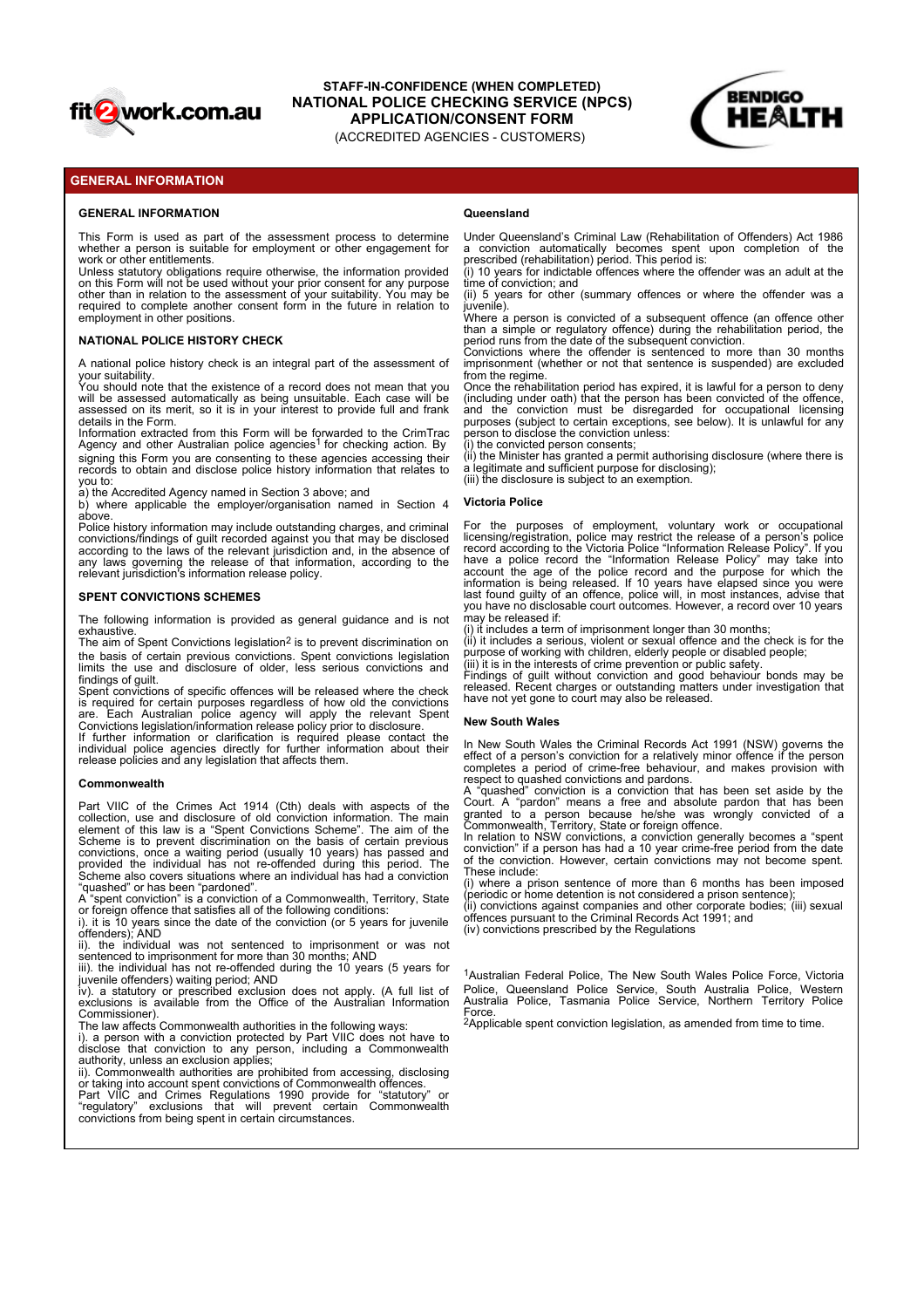

# **STAFF-IN-CONFIDENCE (WHEN COMPLETED) NATIONAL POLICE CHECKING SERVICE (NPCS)** APPLICATION/CONSENT FORM **APPLICATION**

# **BACKGROUND EMPLOYMENT CHECKS**



## **GENERAL INFORMATION (continued)**

#### **Tasmania**

Under the Annulled Convictions Act 2003 (Tas) a conviction is annulled Generally, under the Spent Convictions Act 2000 (*A*<br>upon completion of the prescribed period of good behaviour. This period becomes spent automaticall

is: (i) 10 years where the offender was an adult at the time of conviction; or

(ii) 5 years where the offender was a juvenile at the time of conviction. during that period, he or she is not convicted of an offence punishable completed, or, where no sentence of imprisonment is by a term of imprisonment. If the person is so convicted, the qualifying date of conviction. A person must not be subject to subsequent conviction. A subsequent traffic conviction is only taken into person is convicted of an offence, which was committe

conviction other than one for which a sentence of imprisonment of more<br>than 6 months is imposed, a conviction for a sexual offence or a The effect of conviction becoming spent is that: prescribed conviction. A minor conviction is also annulled if the offence (i) the convicted person is not required to disclos<br>ceases to be an offence.

disclose any information concerning the spent conviction. Any question unspent convictions;<br>concerning criminal history is taken only to apply to unspent convictions, (iii) references in Acts or statutory instruments to co history of the state of the state of the convictions can neutral in the state of the state of the state of the state of the state of the state of the state of the state of the state of the state of the state of the state o Only the rest convictions where the rest of more conviction is in the distribution is in the conviction of more convictions where the rest of more convictions where the rest of more convictions where the rest of more convi and the environmental entity of example, the most of the most of the most of entities are released in accordance to the most or entities are released in accordance with the entities of the most original entities are releas

privilege or revoking any appointment, post, status or privilege. (v) it is unlawful for a (i) a person is not required to disclose the existence of the conviction; (ii) questions relating to convictions and a person's cr

(iv) spent convictions are not to be taken account in making decisions about the convicted person's character or fitness.

#### **South Australia**

Release of information on a National Police Check is governed by the  $\,$  (i) 10 years for offences committed while an adult; and<br>South Australian Spent Convictions Act 2009. It is an offence to release  $\,$  (ii) 5 years f information regarding the convictions of a person if those convictions are deemed to be 'spent' under the Act.

A spent conviction is one that cannot be disclosed or taken into consideration for any purpose. Eligible convictions become spent following a 10-year conviction and proven offence-free period for adults, and a 5-year conviction and proven offence-free period for juveniles. The Act defines a conviction as:

i). a formal finding of guilt by a Court; ii). a finding by a Court that an offence has been proved.

limited to: i). convictions of sex offences;

imprisonment for an adult, or 24 months imprisonment for a juvenile.<br>Schedule 1 of the Act sets out a number of exceptions to the rule where You are asked to certify that the personal information spent convictions can be released. Some examples of this include:

disability, illness or impairment);

iii). activities associated with statutory character tests for licensing<br>Interstate offences are released in accordance with that State or<br>Territory's spent conviction / rehabilitation legislation and policy. Intelligence-type information is not released.

#### **Western Australia**

Under the provisions of Section 7(1) of the Spent Convictions Act 1988 (WA) only "lesser convictions" can be spent by Western Australia Police, after a time period of 10 years plus any term of imprisonment that may have been imposed. A lesser conviction is one for which imprisonment of 12 months or less, or a fine of less than \$15,000 was imposed. What we are the most of the convictions and the most including the most of the convictions applicable to the property of the convictions of the convictions of the convictions of the convictions of the convictions of the co solution and the sentence of a National Polos Check is governed by the distribution in the sentence is a spentato and the conviction in the conviction is a spentato and the conviction is a spentato in the conviction is a s

Section 6 of the Act can only be spent by applying to the District Court. At the time of sentencing, the Court may make a "spent conviction order" conviction for the purposes of the Spent Convictions Act 1988 (WA).

#### **Australian Capital Territory**

becomes spent automatically at the completion of the prescribed (crimefree) period. This period is:

(i) 10 years for convictions recorded as an adult; or

**EXERCISE THE MONTIFIERNE (WHEN COMPLETED)**<br> **A PERSON INTO A PPLICATION CONSENT FORM**<br> **A PERSONATION (CONTINUES)**<br> **A PERSONATION CONTINUES)**<br> **A PERSONATION CONTINUES CONTINUES ARE CONTINUES ARE CONTINUES ARE CONTINUES EXERAL INFORMATION (FOR A CONFIDENCE (WHEN COMPLETED)**<br> **EXERAL INFORMATION (CONTINUE)**<br> **EXERAL INFORMATION (CONTINUE)**<br> **EXERAL INFORMATION (CONTINUE)**<br> **EXERAL INFORMATION (CONTINUE)**<br> **EXERAL INFORMATION (CONTINUE)**<br> **EXERCIATE ANTERNATION CONFIDENCE (WHEN COMPLETED)**<br> **ACCOUNT FOR ANTIONAL POLICE CHECKING SERVICE (NPCS)**<br> **ACCOUNT FOR ANTIONAL POLICE CHECKING SERVICE (NPCS)**<br> **ACCOUNT TEXT ANTERNATION**<br> **ACCOUNT TEXT ANTIONAL POLICE** which cause injury or death).<br>Only "minor" convictions can become annulled. A minor conviction is a the offender has achieved the relevant crime-free peric **STAFF-IN-CONFIDENCE (WHEN COMPLETED)**<br> **STAFF-IN-CONFIDENCE CHECKING SERVICE (NPCS)**<br> **SACKGROUND EMPLOYMENT CHECKS**<br> **ENERAL INFORMATION (continued)**<br> **ENERAL INFORMATION (continued)**<br> **Australian Capital Territory**<br> **U STAFF-IN-CONFIDENCE (WHEN COMPLETED)<br>
STAFF-IN-CONFIDENCE (WHEN COMPLETED)<br>
BACKGROUND EMPLOYMENT CHECKS<br>
ENERAL INFORMATION (continued)<br>
Tammin<br>
Tammin<br>
Tammin and Conviction Ad 2003 (Tax) a conviction is annulled to<br>
C STAFF-IN-CONFIDENCE (WHEN COMPLETED)**<br> **INTOXICATION CONTROL CONFIDENCE (WHEN COMPLETED)**<br> **INTOXICATION CONTROL APPLICATION/CONSENT FORM**<br> **ENGERAL INFORMATION (continued)**<br> **ADECORATION CONTROL APPLICATION/CONSENT FORM** and the pressure of the spent conviction is one that can not take the spent conviction is one to the pressure of the spent conviction is one to the pressure of the spent conviction is one to the spent conviction is one to E (WHEN COMPLETED)<br>
CKING SERVICE (NPCS)<br>
CONSENT FORM<br>
LOYMENT CHECKS<br>
Australian Capital Territory<br>
Generally, under the Spent Convictions Act 2000 (ACT), a conviction<br>
becomes spent automatically at the completion of th (ii) 5 years for convictions recorded as a juvenile.<br>(ii) 5 years for convictions recorded as a juvenile.<br>The period begins to run from the date a sentence of imprisonment is E (WHEN COMPLETED)<br>
CONSENT FORM<br>
LOYMENT CHECKS<br>
Australian Capital Territory<br>
Senerally, under the Spent Convictions Act 2000 (ACT), a conviction<br>
becomes spent automatically at the completion of the prescribed (crime-<br> completed, or, where no sentence of imprisonment is imposed, from the date of conviction. A person must not be subject to a control order or E WHEN COMPLETED)<br>
CONSENT FORM<br>
LOYMENT CHECKS<br>
LOYMENT CHECKS<br>
Australian Capital Territory<br>
Senerally, under the Spent Convictions Act 2000 (ACT), a conviction<br>
becomes spent automatically at the completion of the presc convicted of an offence punishable by imprisonment during this period. If a person is convicted of an offence, which was committed in the crime-free period, but the conviction is not incurred until after the crime-free period, the spent conviction may be revived and will not become spent again until the offender has achieved the relevant crime-free period in respect of the later offence. E (WHEN COMPLETED)<br>
CONSENT FORM<br>
COVIMENT CHECKS<br>
COVIMENT CHECKS<br>
Convictions and The respect Convictions Act 2000 (ACT), a conviction<br>
becomes spent automatically at the completion of the prescribed (crime-<br>
free person E (WHEN COMPLETED)<br>
CKING SERVICE (NPCS)<br>
COMBENT FORM<br>
LOYMENT CHECKS<br>
Concernally, under the Spent Convictions Act 2000 (ACT), a conviction<br>
technomes spent automatically at the completion of the prescribed (crime-<br>
tech E (WHEN COMPLETED)<br>
CONSENT FORM<br>
LOYMENT CHECKS<br>
Mustralian Capital Territory<br>
Australian Capital Territory<br>
Cenerally, under the Spent Convictions Act 2000 (ACT), a conviction<br>
from the period consider spent convictions EWHER COMPILETED)<br>
CKING SERVICE (NPCS)<br>
CKING SERVICE (NPCS)<br>
LOYMENT TORM<br>
LOYMENT CHECKS<br>
Australian Capital Territory<br>
Generals spent automatically at the completion of the prescribed (crime-<br>
the person to conviction **CKING SERVICE (NPCS)**<br> **COVIMENT CHECKS**<br> **COVIMENT CHECKS**<br> **COVIMENT CHECKS**<br> **COVIMENT CHECKS**<br> **COVIMENT CHECKS**<br> **COVIMENT CHECKS**<br> **COVIMENT CHECKS**<br> **COVIMENT CHECKS**<br> **COVIMENT COVIDENTS**<br>
(i) 10 years for convict **LUTTMENT CHECAS**<br> **Australian Capital Territory**<br> **Quencially, under the Spent Convictions Act 2000 (ACT), a conviction<br>
becomes spent automatically at the completion of the prescribed (crime-<br>
free) period. This period** Australian Capital Territory<br>
Cenerally, under the Spent Convictions Act 2000 (ACT), a conviction<br>
becomes operative allocations recorded as a pueuli.<br>
(i) 10 years for convictions recorded as a pueuli.<br>
(i) 10 years for c Generally, under the Spent Convidtions and 2000 (ACT), a convidion<br>becomes spent automatically at the completion of the prescribed (crime-<br>free period. This period size, and crime is a sure increased for the period of impr beneficially a public animal properation in space of the system of the prescribed (firme-<br>traffic prescription is only to the completed of the prescribed (cirric-<br>(ii) 5 years for convictions recorded as a juvenile.<br>(ii) 5 because significations are conclusions in the complete of the control of the present more in the present of more than the convictions recorded as a usually of (ii) 5 years for convictions recorded as a usually correlated o

The effect of conviction becoming spent is that:

concerning the spent conviction;

unspent convictions;

disolytic convictions, (iii) references in Acts or statutory instruments to convictions or character or fitness does not include spent convictions, and it is an offence to disclose information regarding spent convictions;

(iv) it is unlawful for a person who has access to a person's criminal record held by a public authority to disclose a spent conviction;

information about a spent conviction from records kept by a public authority.

#### **Northern Territory**

and the member of the spent conviction and points of the member of the member of the spent conviction of the member of the member of the member of the member of the member of the member of the member of the member of the m Under the Criminal Records (Spent Convictions) Act 1992 (NT), a conviction becomes spent automatically (in the case of an adult or juvenile offender convicted in a Juvenile Court) and by application to the Police Commissioner (in the case of a juvenile convicted in an adult court) upon completion of the prescribed period. The prescribed period is: (i) 10 years for offences committed while an adult; and conviction to aristotic the missione of the mission of the proposition of the mission of the mission of the mission of the mission of the mission of the conviction may be evived and will not become spent again until<br>the sp (i) the convinced person is not tequired to discuss any implimation<br>(ii) the complete police records of a check of experiment in the state or three sects on the discussion of a check<br>differences in Acts or statutory instru

 $\frac{\partial f}{\partial t}$  is years for offences committed as a juvenile<br>The period starts on completion of any sentence of imprisonment. A<br>subsequent traffic conviction is only taken into account for prior traffic subsequent using offences (except more serious traffic offences which cause injury or death). Once a conviction becomes spent:

(i) a person is not required to disclose the existence of the conviction;

(ii) questions relating to convictions and a person's criminal record will be taken only to apply to unspent convictions; (iii) it is unlawful for another person to disclose the existence of a spent

conviction except as authorised by the Act;<br>(iv) spent convictions are not to be taken account in making decisions about the convicted person's character or fitness.

#### **PROVISION OF FALSE OR MISLEADING INFORMATION**

i). the care of children;<br>ii). the care of vulnerable people (including the aged and persons with a misleading information, you may be assessed as unsuit You are asked to certify that the personal information you have provided on this form is correct. If it is subsequently discovered, for example as a misleading information, you may be assessed as unsuitable. It is a serious offence to provide false or misleading information